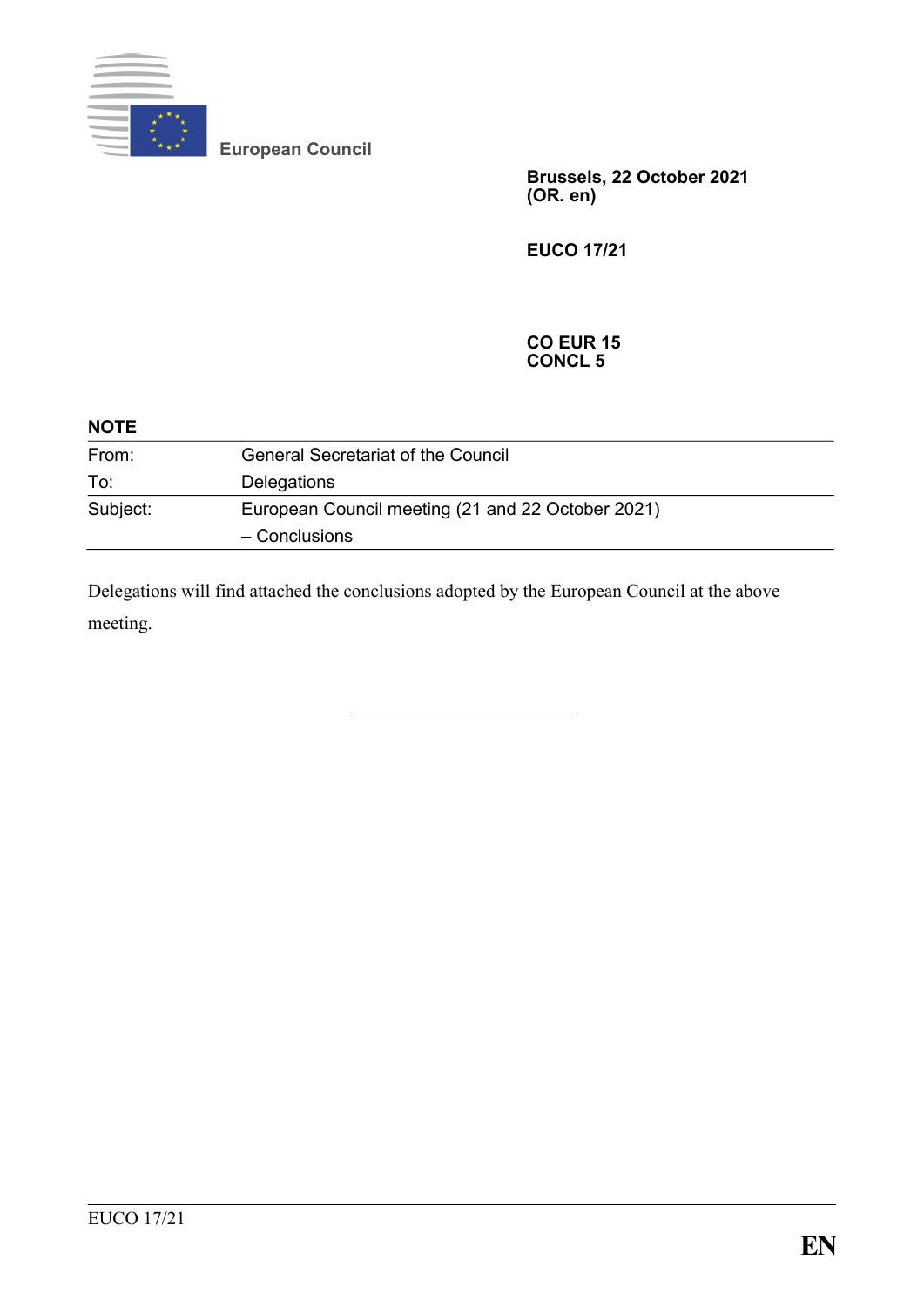#### **I. COVID-19**

- 1. Vaccination campaigns around Europe have brought about significant progress in the fight against COVID-19. Nevertheless the situation in some Member States remains very serious. In order to further increase vaccination rates throughout the Union, efforts to overcome vaccine hesitancy should be stepped up, including by tackling disinformation, notably on social media platforms. It is necessary to remain vigilant regarding the emergence and spread of possible new variants.
- 2. In light of the development of the epidemiological situation, the European Council calls for further coordination to facilitate free movement within, and travel into, the EU, and for a revision of the two Council recommendations. It encourages the Commission to accelerate its work regarding mutual recognition of certificates with third countries.
- 3. Based on the experiences of the COVID-19 crisis, the EU's resilience to and horizontal preparedness for crises must be strengthened. To ensure better prevention of, preparedness for and response to future health emergencies in the EU, the European Council calls for the conclusion of the negotiations on the Health Union legislative package and for ensuring that Member States are adequately involved in the governance of the Health Emergency Preparedness and Response Authority (HERA). It recalls the need to swiftly take work forward on access to medicines across Member States.
- 4. The European Council reiterates the EU's continued commitment to contributing to the international response to the pandemic and to ensuring access to vaccines for all. It calls for the rapid removal of obstacles hampering the global roll-out of vaccines, and invites the Commission to further engage directly with manufacturers in this respect. This will allow Member States to speed up the delivery of vaccines to countries most in need. The EU will continue to support the production and uptake of vaccines in partner countries.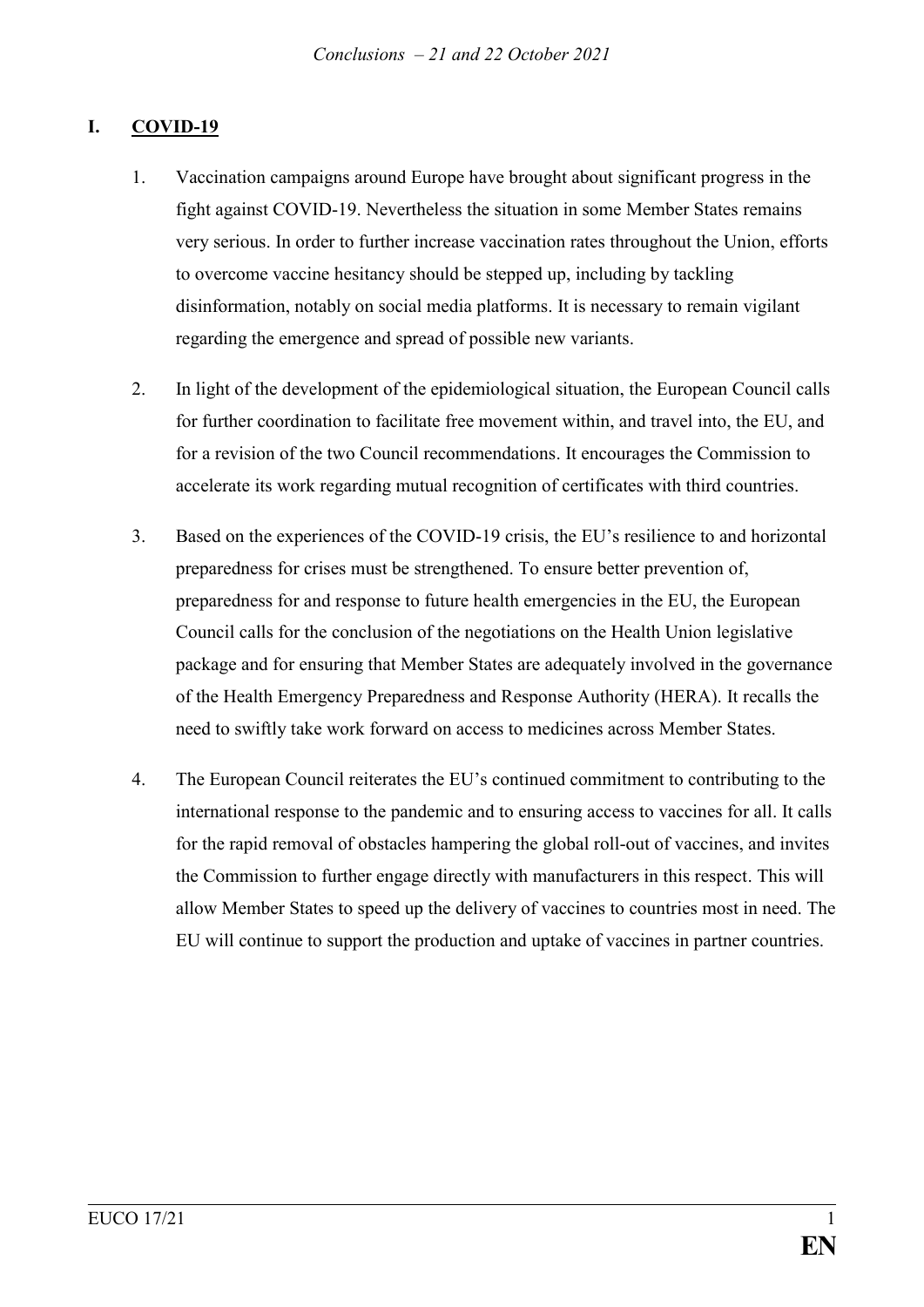5. In the context of the upcoming G20 meeting and in view of the special session of the World Health Assembly in November, the European Council underlines its support for a strong, central role of the World Health Organization in future global health governance and for the objective of agreeing an international treaty on pandemics.

# **II. DIGITAL**

- 6. The European Council recalls the EU's goal to ensure Europe's digital transformation that will drive our economic growth, job creation and competitiveness and strengthen our digital sovereignty in a self-determined and open manner. This will reinforce our resilience and facilitate the green transition. To this end, the European Council underlines the need for inclusive and sustainable digital policies, and in particular to focus on digital skills and education.
- 7. The European Council calls for the swift examination of the Commission's proposal for a Decision establishing the 2030 Policy Programme "Path to the Digital Decade", implementing the Digital Compass.
- 8. The European Council reviewed progress on the digital agenda and key legislative files. It encourages the co-legislators to reach agreement on the Roaming Regulation by the end of the year, and invites them to continue work on the Digital Services Act and Digital Markets Act proposals with a view to reaching an ambitious agreement as soon as possible. Furthermore, the European Council stresses the importance of making rapid progress on other existing and future initiatives, in particular:
	- unlocking the value of data in Europe, notably through a comprehensive regulatory framework that is conducive to innovation and facilitates better data portability, fair access to data and ensures interoperability;
	- implementing the remaining measures necessary to establish specific sectoral data spaces, as set out in the European strategy for data of February 2020, and establishing a roadmap for this process;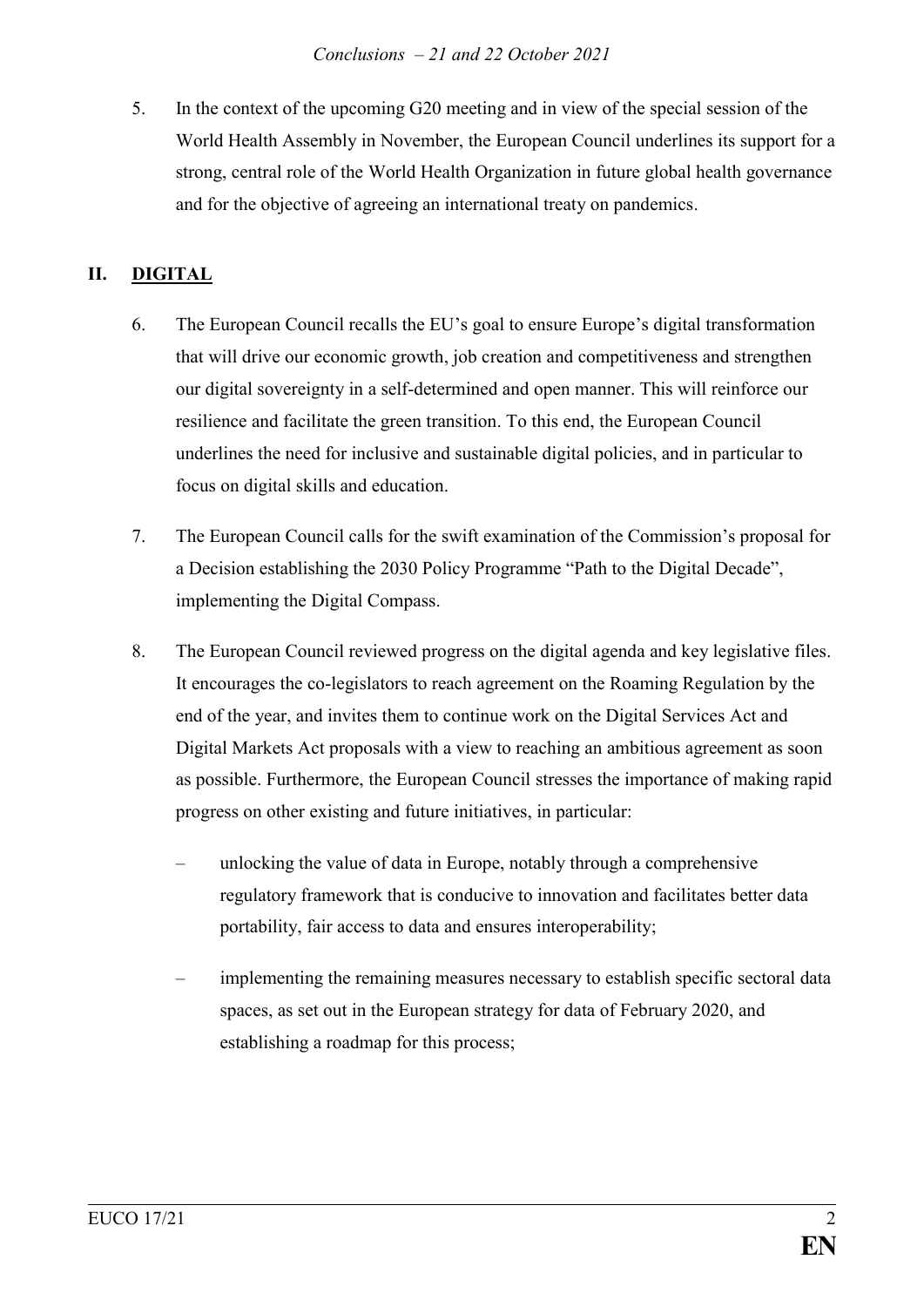- establishing an innovation-friendly regulatory framework for artificial intelligence in order to accelerate the uptake of this technology by both the private and public sector while ensuring safety and the full respect of fundamental rights;
- setting common standards for and agreeing on a coordinated approach for a European Digital Identity framework; and
- promoting the creation of a cutting-edge European microchip ecosystem across the whole value chain, and building further resilience, including in terms of raw materials, since this is critical to avoid shortages which hamper our digital transformation. In this context the European Council looks forward to the upcoming proposal on the European Chips Act.
- 9. The European Council addressed the marked increase in malicious cyber activities aimed at undermining our democratic values and the security of the core functions of our societies. It reiterates its unwavering commitment to pursuing democratic values, both online and offline. In this context, the European Council reaffirms the EU's commitment to an open, free, stable and secure cyberspace and urges countries around the globe to adhere to and enforce these norms. It calls for advancing work on the proposal for a revised Directive on Security of Network and Information Systems, the proposed Directive on the Resilience of Critical Entities and the Cyber Diplomacy Toolbox. It stresses the need for effective coordination and preparedness in the face of cybersecurity threats. In this context, it underlines the importance of further developing the EU cybersecurity crisis management framework and an efficient EU-level response to large-scale cybersecurity incidents and crises, including through exercises and by exploring the potential of a Joint Cyber Unit initiative. It emphasises the necessity to reinforce action in the fight against cybercrime, in particular ransomware attacks, and enhance cooperation with partner countries, including in multilateral fora. The European Council looks forward to the outcome of the ongoing revision of the EU Cyber Defence Policy Framework.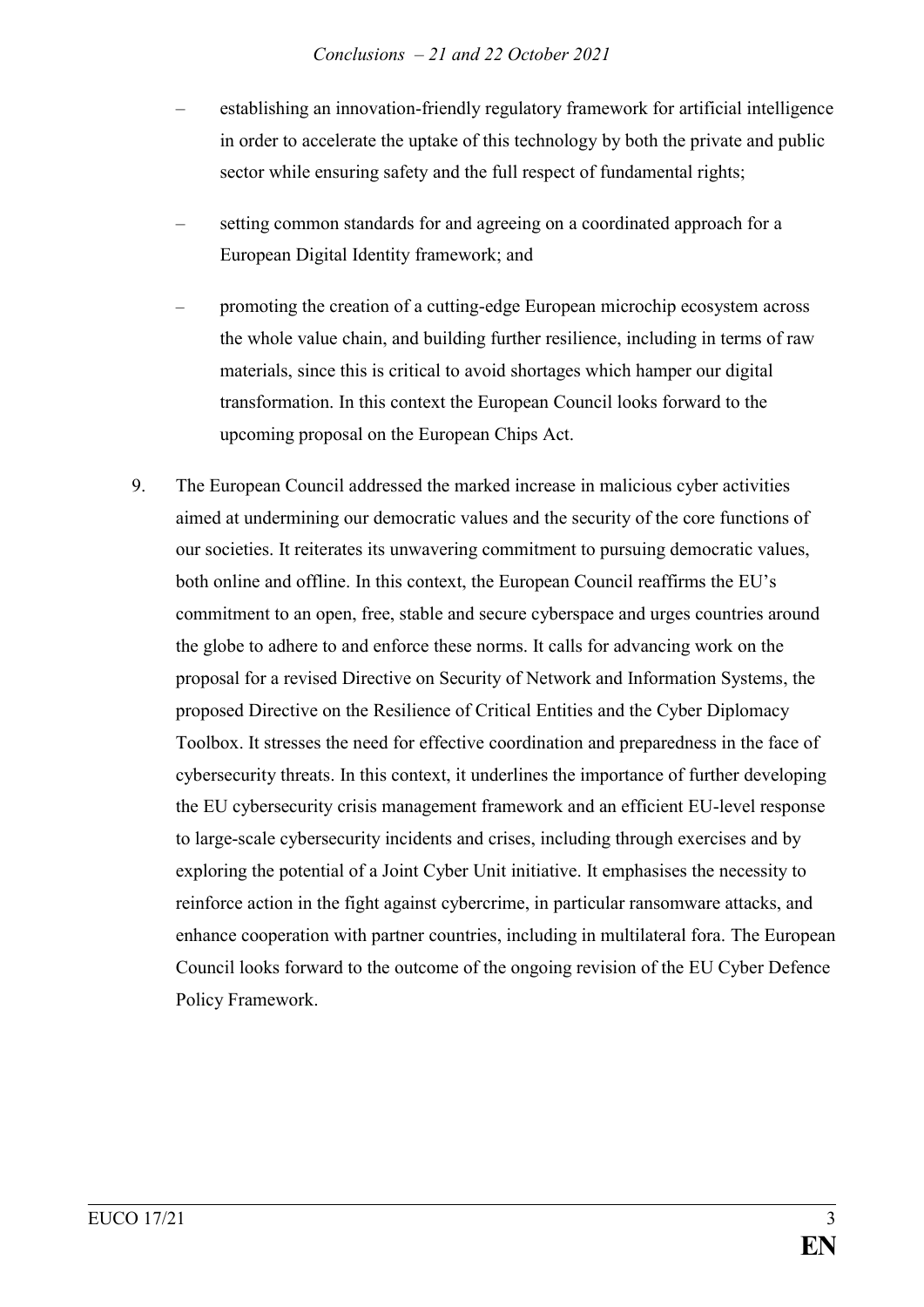10. The European Council stresses the importance of digital connectivity, including through assessing the feasibility of further developing secured space based connectivity. A European trusted connectivity model, based on EU values, trust, transparency and accountability, should be developed and promoted. Partnerships with like-minded countries play a central role in advancing our interests and values on the global stage. The Trade and Technology Council is an important step in strengthening transatlantic cooperation in the digital field.

### **III. ENERGY PRICES**

- 11. The European Council addressed the recent spike in energy prices and considered the impact of the price rises on citizens and businesses, especially our vulnerable citizens and SMEs, striving to recover from the COVID-19 pandemic.
- 12. The toolbox presented in the Commission Communication on tackling rising energy prices contains useful measures for both the short and the longer term.
- 13. The European Council invites:
	- the Commission to study the functioning of the gas and electricity markets, as well as the EU ETS market, with the help of the European Securities and Markets Authority (ESMA). Subsequently, the Commission will assess whether certain trading behaviours require further regulatory action;
	- the Member States and the Commission to urgently make the best use of the toolbox to provide short-term relief to the most vulnerable consumers and to support European companies, taking into account the diversity and specificity of situations of Member States;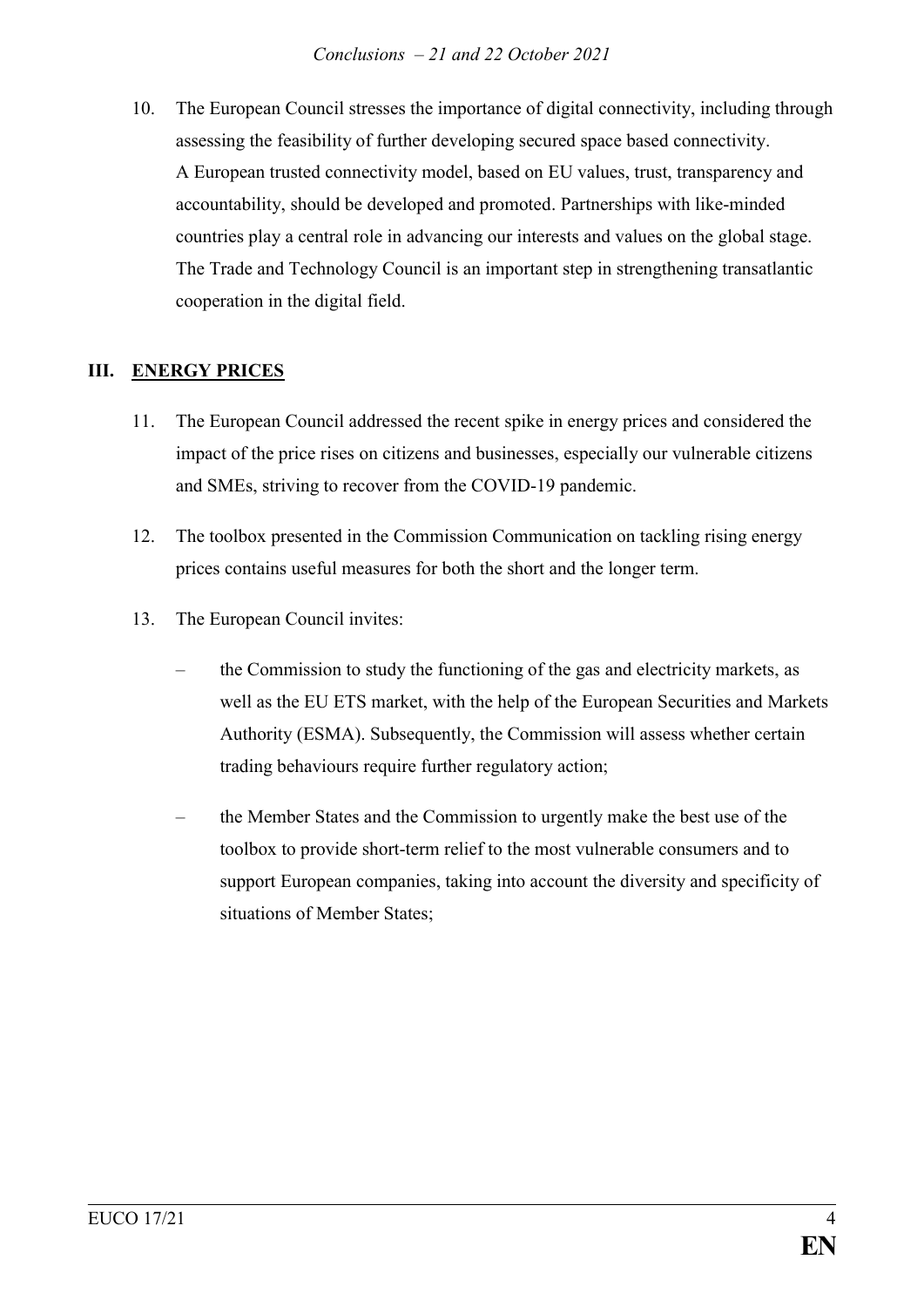- the Commission and the Council to swiftly consider medium and long-term measures that would contribute to energy at a price that is affordable for households and companies, increase the resilience of the EU's energy system and the internal energy market, provide security of supply and support the transition to climate neutrality, taking into account the diversity and specificity of situations of Member States; and
- the European Investment Bank to look into how to speed up investment in the energy transition, within its current capital headroom, with a view to reducing future disruption risks and meeting Europe's global connectivity ambitions.
- 14. The extraordinary meeting of the TTE Council (Energy) on 26 October 2021 will take this work forward immediately. The European Council will keep the situation under review and revert to it in December.

# **IV. MIGRATION**

15. Following the European Council conclusions of 24 and 25 June 2021, and in order to prevent loss of life and to reduce pressure on European borders in accordance with EU and international law, eight action plans for countries of origin and transit have been presented. The Commission and the High Representative, together with Member States as appropriate, should now make those plans operational and implement them without delay, in cooperation with partner countries. The European Council expects the action plans to be underpinned by concrete timelines and adequate financial support; it reiterates its request to the Commission to report to the Council on its intentions in this respect.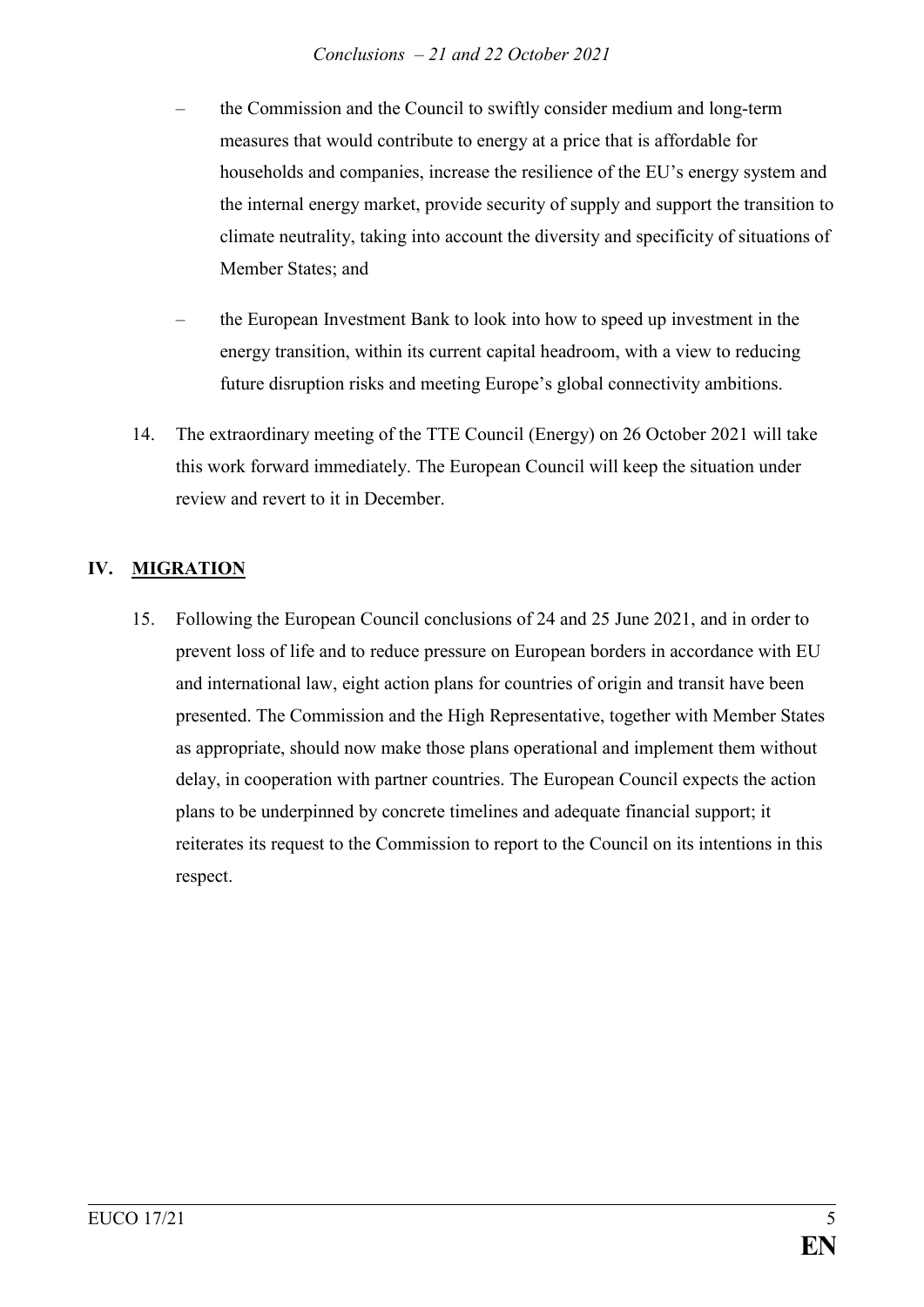- 16. The European Council calls on the Commission to urgently present proposals and mobilise financing for actions on all migratory routes in line with the EU's increased ambition, and to report regularly to the Council in this regard. The best possible use should be made of at least 10% of the NDICI financial envelope, as well as funding under other relevant instruments, for actions related to migration.
- 17. In line with its March 2021 statement and its June 2021 conclusions, the European Council reiterates its expectation that the financing for Syrian refugees and host communities in Turkey, Jordan, Lebanon and other parts of the region, including Egypt, under relevant instruments will be mobilised in a timely manner.
- 18. The European Council calls on Turkey to ensure the full and non-discriminatory implementation of the EU-Turkey Statement of 2016, including vis-à-vis the Republic of Cyprus.
- 19. The European Council will not accept any attempt by third countries to instrumentalise migrants for political purposes. It condemns all hybrid attacks at the EU's borders and will respond accordingly.
- 20. The European Council invites the Commission to propose any necessary changes to the EU's legal framework and concrete measures underpinned by adequate financial support to ensure an immediate and appropriate response in line with EU law and international obligations, including the fundamental rights.
- 21. The EU will continue countering the ongoing hybrid attack launched by the Belarusian regime, including by adopting further restrictive measures against persons and legal entities, in line with its gradual approach, as a matter of urgency.
- 22. The European Council recalls the need to ensure effective returns and full implementation of readmission agreements and arrangements, using the necessary leverage.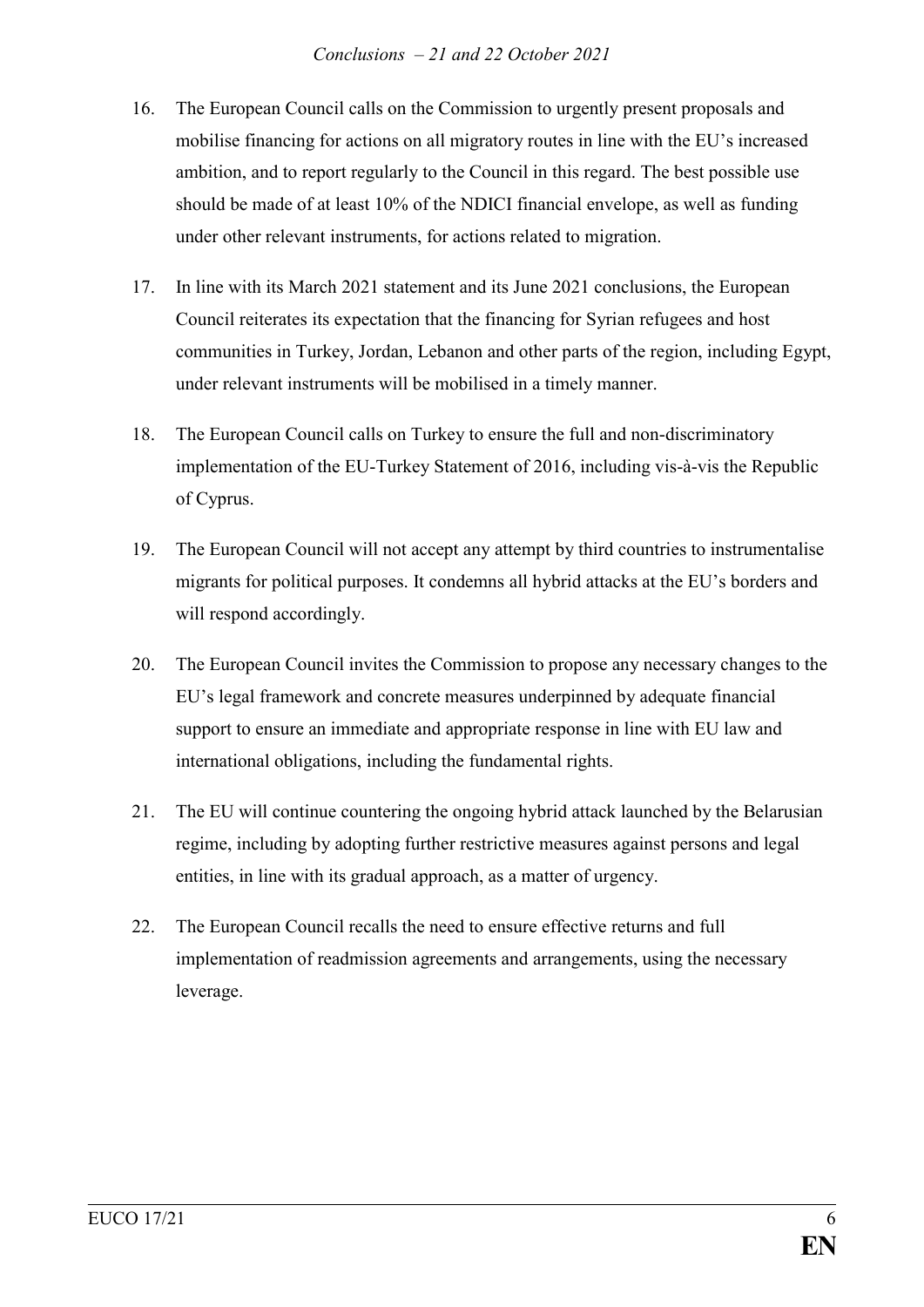- 23. The EU remains determined to ensure effective control of its external borders.
- 24. Efforts should be sustained to reduce secondary movements, and to ensure a fair balance between responsibility and solidarity among Member States.

### **V. TRADE**

25. The European Council held a strategic discussion on EU trade policy.

# **VI. EXTERNAL RELATIONS**

- 26. The European Council discussed the preparations for the upcoming ASEM Summit on 25-26 November 2021. In this context, it supports the EU strategy for cooperation in the Indo-Pacific region and invites the Council to ensure its swift implementation.
- 27. The European Council also discussed preparations for the Eastern Partnership Summit, which will be held on 15 December 2021. The EU's relations with this region remain of key strategic importance. The European Council reiterates its call on the Belarusian authorities to release all political prisoners.
- 28. Ahead of COP26 in Glasgow, the European Council calls for an ambitious global response to climate change. It is essential to keep the 1.5°C global warming limit within reach. The European Council therefore calls upon all Parties to come forward with, and implement, ambitious national targets and policies. It urges in particular major economies that have not yet done so to communicate or update enhanced and ambitious nationally determined contributions in time for COP26 and to present long-term strategies towards reaching net zero emissions by 2050. The European Council recalls the commitment by the EU and its Member States to continue scaling up their climate financing. It calls on other developed countries to urgently increase their contribution to the collective climate finance goal of USD 100 billion per year through to 2025.